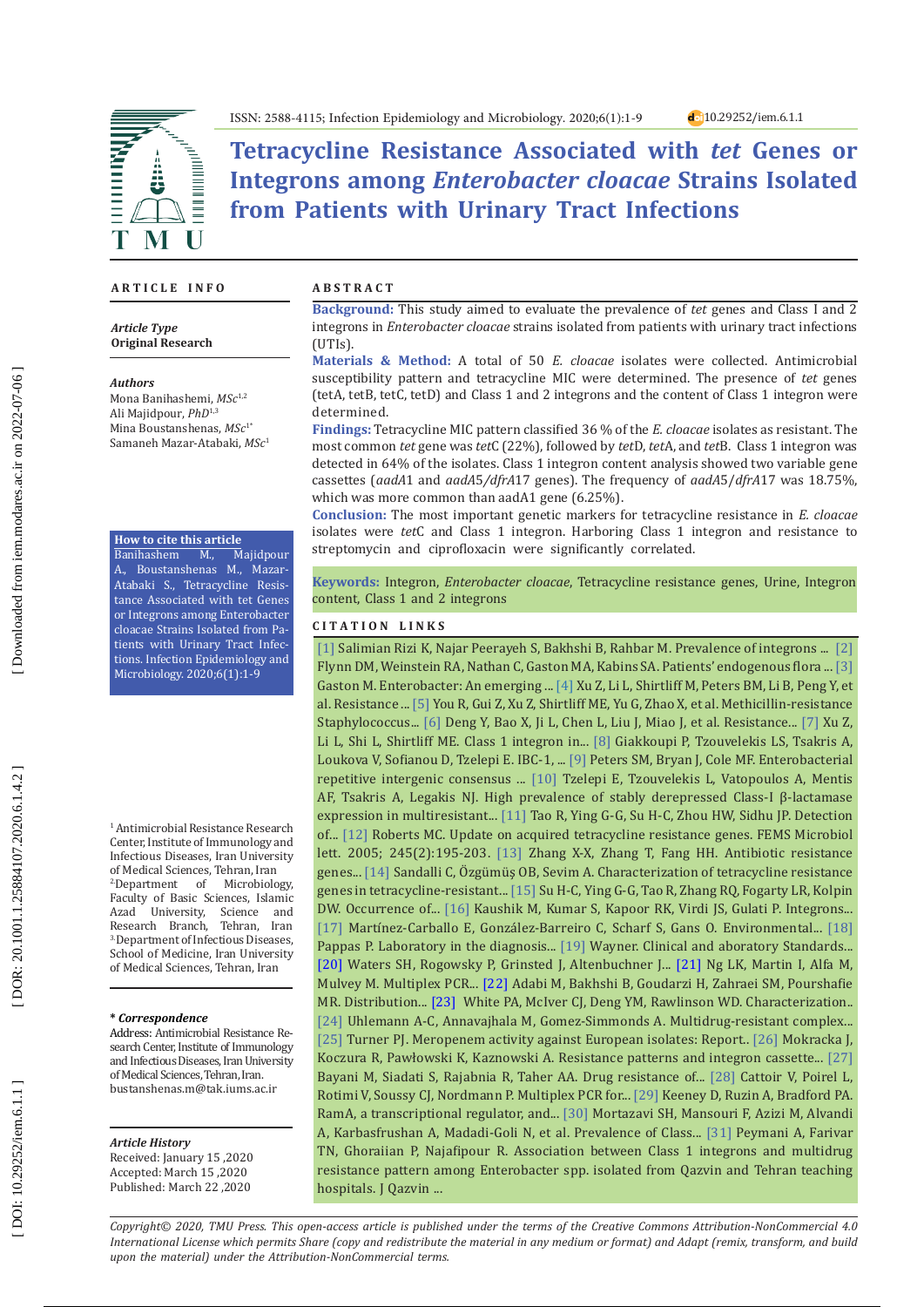# **Introduction**

**Intrapoles resistance in** *Loterobecte theore* **in the<br>charge state and Latitude Concolling equitare and the concolling transmission of the<br>method and Microbiology in Microbiology in matching the state of the formula formu** *Enterobacter* is a genus of Gram-negative, facultative, anaerobic bacilli belonging to family *Enterobacteriaceae* which are widely found in nature <sup>[1]</sup>. The identification of this genus is routinely carried out using phenotypic and genotypic methods mainly based on the conventional biochemical tests and molecular based methods, respectively. These organisms are capable of causing opportunistic infections in hospitalized or debilitated patients [ 2 - 3 ] . Indiscriminate use of antibiotics in medical health and veterinary industries has led to an upward trend in antimicrobial resistance and the emergence of multidrug-resistant (MDR) strains among a massive variety of microorganisms  $14$ <sup>51</sup>. Before the extensive use of antibiotics, *Enterobacter* species were rarely considered as pathogens. But nowadays, there are many reports about the role of these organisms in causing major clinical diseases including bacteremia and urinary tract infections  $[6]$ . The increase in antimicrobial resistance among the clinical isolates is considered as a principle threat to the global public health, which could lead to enhanced clinical failures in the treatment of infectious diseases  $\frac{1}{1}$ . Different kinds of resistance have been reported in *E. cloacae* strains, including resistance to extended-spectrum cephalosporins, tetracyclines, extendedspectrum β-lactamas (ESBLs) and integronassociated class  $1^{[8-10]}$ . Tetracycline is a broad spectrum bacteriostatic antibiotic which is widely used for the treatment and also as<br>a promoter in animal husbandry industry a promoter in animal husbandry industry<br><sup>[11]</sup>. The emergence of tetracycline resistant strains is a consequence of widespread usage of tetracycline both in medical and food industries. Resistance to tetracycline is usually due to the acquisition of *tet* resistance genes. Approximately 38 different *tet* genes have been recognized among the resistant strains, applying different resistance

mechanisms. The mechanisms of these genes include: encoding efflux pump proteins, inactivating enzymes, and ribosomal protection proteins [12 -13 ] . Based on the *tet* genes characteristics and mechanisms, they have been classified in different groups named with alphabetic letters. The efflux pump-mediating *tet* genes, including *tet*A, B, C, D, and E, have been reported as the most frequent genes among *Enterobacteriaceae*  $[14-15]$ . Overabundant use of antibiotics in the treatment of bacterial infections has led to the selection of resistant strains and increased risk of vertical and horizontal transfer of resistance genes among bacterial isolates. Until recently, it was thought that antimicrobial resistance genes transfer in bacteria is mainly occurred through the conjugation and transduction by plasmids, phages, and transposons carrying resistance genes, but later on, another mechanism was identified for antibiotic resistance genes transfer, which is done by elements called "integrons". Integrons are genetic components which are able to integrate into the alien DNA and transmit animated genetic elements called gene cassettes. As the integrons have a promoter for the genes in their contents, they could express the gene packages which were captured. Therefore, integrons not only act as a vector of gene expression but also as a natural cloning system. Integrons possess two essential genes located in conserved segment (CS), named *int* genes which are able to transmit and insert gene cassettes. Based on the differences in *int* genes, integrons have been classified into 4 different classes. Class 1 integron is the most common integron in enterobacterial isolates. Class 1, 2, and 3 integrons in bacterial isolates have been determined to be associated with antimicrobial resistance in a variety of bacterial species  $[16-17]$ .

**Objectives:** This study aimed to evaluate the antibiotic resistance pattern, the prevalence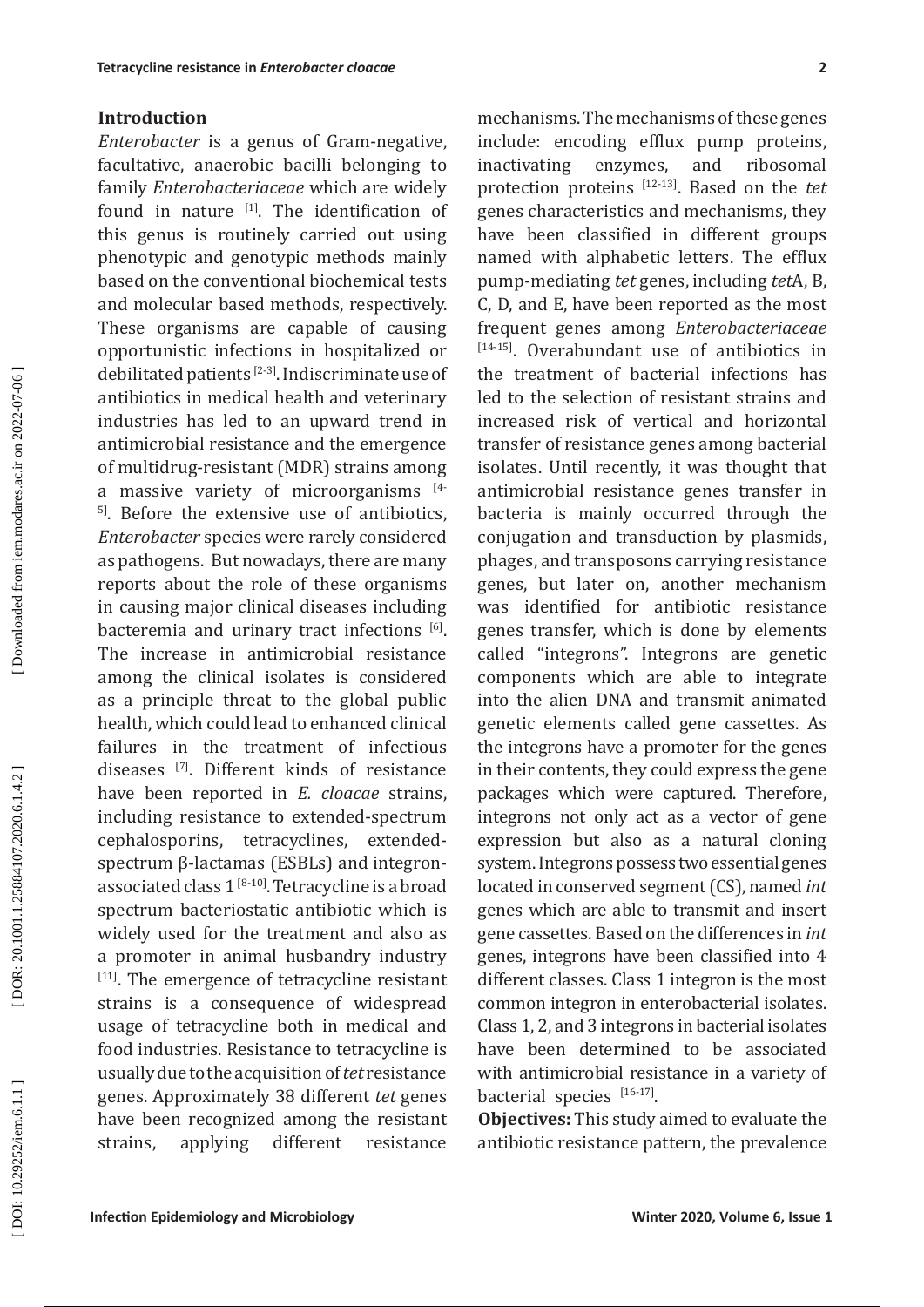of tetracycline resistance genes, and the distribution and content of Class I and 2 integrons in the *E. cloacae* strains isolated from patients with urinary tract infections (UTIs).

## **Materials and Methods**

**Ethics approval and consent to participate:** The study began after ethical approval by Medical Ethics Committee of Tarbiat Modares University (Code: IR.MODARES.REC). The participants provided their written informed consent in order to participate in this study.

**Inferiority in the station of the station of the stationary and the stationary and the stationary and particular control (UV). Anoning the stationary and the stationary and the stationary and the stationary and the statio Bacterial strains and samples:** A total number of 21600 urine specimens were collected from patients with UTIs from three large academic hospitals in Tehran, Iran, during 2016-2018. Patients with symptomatic UTIs were characterized with bacteriuria (direct observation of bacteria in urine specimens) and pyuria (urinary leukocyte excretion rates of  $\geqslant$ 400,000 leukocytes/h, which correlates with a hemocytomer count of ⩾10 leukocytes/ mm 3 ) [18 ] . Among 7200 culture-positive urine samples, a total of 50 *E. cloacae* strains were isolated. Urine samples were cultured on BHI agar medium and incubated at 37 °C for 18-24 hrs, discrete colonies were subjected to Gram staining. The Gram negative bacilli were subjected to biochemical tests for the presence of *E. cloacae* strains using API 20E identification kit in accordance with the manufacturer's manual (BioMérieux SA, Lyon, France). The standard strain of *E. cloacae* ATCC 13048 was used as positive control.

**Resistance pattern of** *E. cloacae* **isolates:**  Disc diffusion and minimum inhibitory  $concentration$   $(MIC)$   $^{[2]}$  methods were used to determine resistance to different antimicrobial agents. Results were evaluated and interpreted according to CLSI (Clinical and Laboratory Standards Institute)

guidelines (2017). Antibiotic discs including tetracycline (T, 30μg), minocycline (MIN,  $30\mu$ g), docetaxel (TS, 25 $\mu$ g), streptomycin (ST, 10 $\mu$ g), gentamicin (GM, 10 $\mu$ g).  $10\mu$ g), gentamicin (GM,  $10\mu$ g), ampicillin (AP, 10μg), and ciprofloxacin (CIP, 5μg) were placed on cultured media. After incubation at 37°C for 18-24 hrs, inhibition zones diameter was accurately measured using a millimeter ruler. According to CLSI guidelines (2018), the antibiogram test results for each antibiotic were reported as susceptible, resistant, or intermediate.

**Determining the tetracycline MIC by agar dilution method**: The 0.5 McFarland concentration of the isolates was prepared and cultured on Muller Hinton agar containing different concentrations of tetracycline, ranging from 0.5 to 256  $\mu$ g.ml<sup>-1</sup> and incubated at 37 °C for 18 hrs. The minimum concentration of each antibiotic inhibiting bacterial growth was considered as MIC of that antibiotic  $[19]$ .

**Prevalence of tetracycline resistance genes and Class I and 2 integrons**: The genomic DNA of all the isolates was extracted using boiling method. The specific primers and PCR programs used in this study are shown in Table 1. The presence of four different genes including *tet*A, *tet*B, *tet*C, and *tet*D, as tetracycline resistance genes, was evaluated among the isolates. The *int*1 and *in* primers were used for determining Class 1 integron and its genetic content, respectively. The presence of intergron Class 2 was determined by *hep* primer. The PCRs were performed in a 25μL mixture consisting of 12.5 μL Amplicon master mix (superTaq DNA polymerase, dNTPs and Taq-buffer), 10 pmol from each primer, 5 μL DNA template, and sterile distilled water up to 25 μL as a final volume of PCR mixture. The PCR products were electrophoresis on 1% agarose gel and visualized using Gel Documentation system. PCR program was set as follows: an initial denaturation step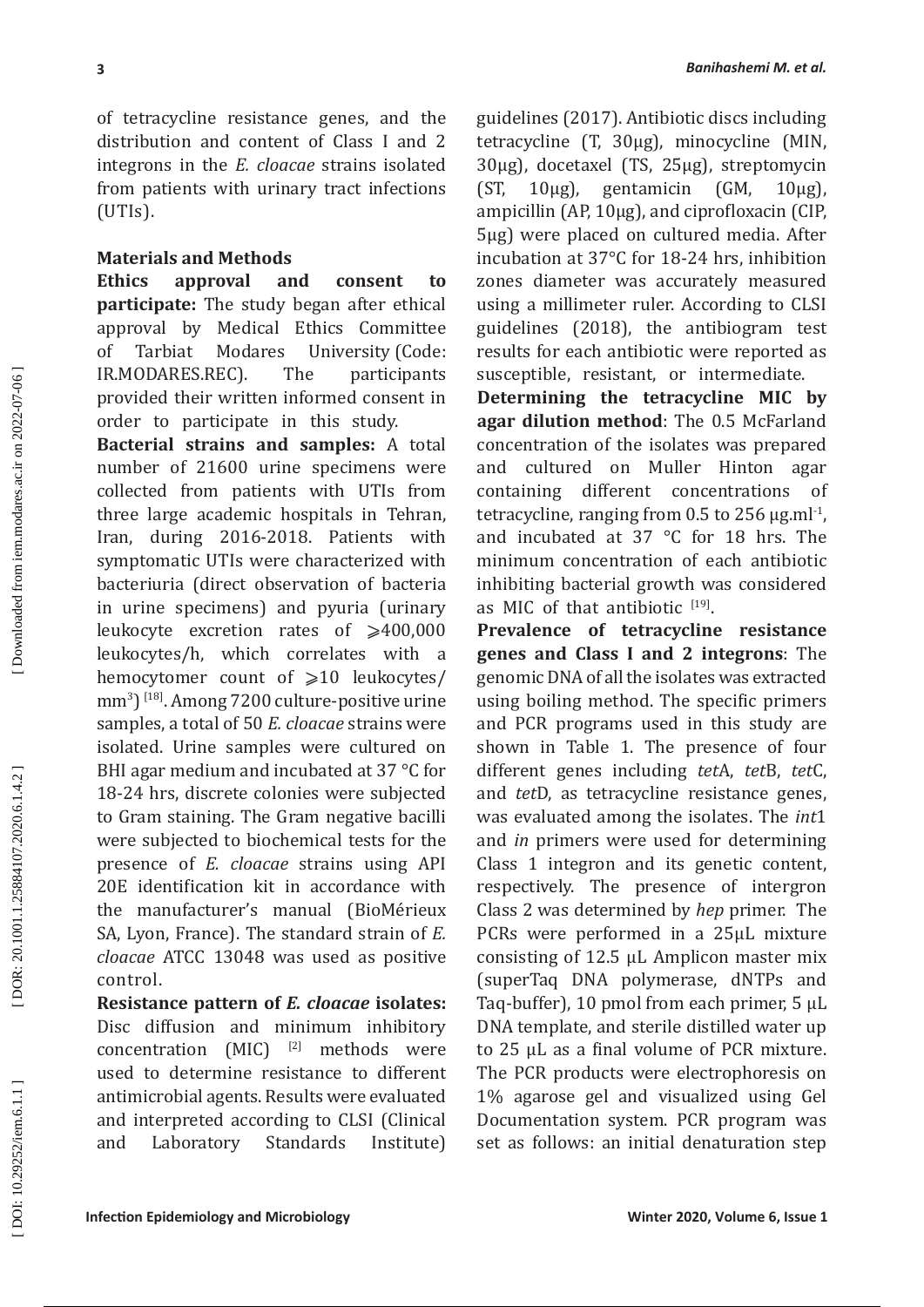| Gene                                        | <b>Primer Sequence</b><br>$5'$ 3'                                                                                                                                                                                                                                                                                                                                                                                                                                                                                                                                                                                                                                                                                                                                                                                                                                                                                                                                                                                       | Amplification<br>Condition                                                                                                                                                                                                                                                                                                                                                                                                                                                                                                                                                                                                                                                                                                                                                                                                                                                                                                                                                                                                                                                                                      | <b>References</b>             |  |
|---------------------------------------------|-------------------------------------------------------------------------------------------------------------------------------------------------------------------------------------------------------------------------------------------------------------------------------------------------------------------------------------------------------------------------------------------------------------------------------------------------------------------------------------------------------------------------------------------------------------------------------------------------------------------------------------------------------------------------------------------------------------------------------------------------------------------------------------------------------------------------------------------------------------------------------------------------------------------------------------------------------------------------------------------------------------------------|-----------------------------------------------------------------------------------------------------------------------------------------------------------------------------------------------------------------------------------------------------------------------------------------------------------------------------------------------------------------------------------------------------------------------------------------------------------------------------------------------------------------------------------------------------------------------------------------------------------------------------------------------------------------------------------------------------------------------------------------------------------------------------------------------------------------------------------------------------------------------------------------------------------------------------------------------------------------------------------------------------------------------------------------------------------------------------------------------------------------|-------------------------------|--|
| tet A                                       | <b>GTAATTCTGAGCACTGTCGC</b><br>CTGCCTGGACAACATTGCTT                                                                                                                                                                                                                                                                                                                                                                                                                                                                                                                                                                                                                                                                                                                                                                                                                                                                                                                                                                     | 927 bp                                                                                                                                                                                                                                                                                                                                                                                                                                                                                                                                                                                                                                                                                                                                                                                                                                                                                                                                                                                                                                                                                                          | (20)                          |  |
| tet B                                       | TTGGTTAGGGGCAAGTTTTG<br>GTAATGGGCCAATAACACCG                                                                                                                                                                                                                                                                                                                                                                                                                                                                                                                                                                                                                                                                                                                                                                                                                                                                                                                                                                            | 659 bp                                                                                                                                                                                                                                                                                                                                                                                                                                                                                                                                                                                                                                                                                                                                                                                                                                                                                                                                                                                                                                                                                                          | (21)                          |  |
| tet C                                       | CTTGAGAGCCTTCAACCCAG<br>ATGGTCGTCATCTACCTGCC                                                                                                                                                                                                                                                                                                                                                                                                                                                                                                                                                                                                                                                                                                                                                                                                                                                                                                                                                                            | 418 bp                                                                                                                                                                                                                                                                                                                                                                                                                                                                                                                                                                                                                                                                                                                                                                                                                                                                                                                                                                                                                                                                                                          | (21)                          |  |
| tet D                                       | AAACCATTACGGCATTCTGC<br>GACCGGATACACCATCCATC                                                                                                                                                                                                                                                                                                                                                                                                                                                                                                                                                                                                                                                                                                                                                                                                                                                                                                                                                                            | 717 bp                                                                                                                                                                                                                                                                                                                                                                                                                                                                                                                                                                                                                                                                                                                                                                                                                                                                                                                                                                                                                                                                                                          | (21)                          |  |
| int 1                                       | TGCGTGTAAATCATCGTCGT<br>CAAGGTTCTGGACAGTTGC                                                                                                                                                                                                                                                                                                                                                                                                                                                                                                                                                                                                                                                                                                                                                                                                                                                                                                                                                                             | 900 bp                                                                                                                                                                                                                                                                                                                                                                                                                                                                                                                                                                                                                                                                                                                                                                                                                                                                                                                                                                                                                                                                                                          | (22)                          |  |
| hep                                         | CGGGATCCCGGACGGCATGCACGATTTGTA<br>GATGCCATCGCAAGTACGAG                                                                                                                                                                                                                                                                                                                                                                                                                                                                                                                                                                                                                                                                                                                                                                                                                                                                                                                                                                  | Variable                                                                                                                                                                                                                                                                                                                                                                                                                                                                                                                                                                                                                                                                                                                                                                                                                                                                                                                                                                                                                                                                                                        | (23)                          |  |
| for 10 min.<br>MN052648.<br><b>Findings</b> | at 95°C for 1 min, annealing for 1 min (for<br>tetA, tetD, and int1 at 53°C; for tetB and tetC<br>at $55^{\circ}$ C; for <i>in</i> and <i>hep</i> at $56^{\circ}$ C), extension at<br>72°C for 1 min, and a final extension at 72°C<br><b>Nucleotide sequence accession numbers:</b><br>One representative of each of the two gene<br>cassettes contained in Class 1 integron<br>was deposited in the GenBank database<br>under Accession Numbers MN052647 and<br>Statistical analysis: The sample size of<br>this study was calculated using the sample<br>size formula based on the prevalence of E.<br>cloacae strains in urine samples collected<br>from patients with UTIs.<br>A total of 2173 out of 7243 urine samples<br>were positive for bacterial infection, of<br>which 50 (2.3%) cases were associated with<br>E. cloacae as the main pathogen according to<br>the biochemical tests results. The resistance,<br>intermediate, and susceptibility rates of<br>E. cloaceae strains to different antibiotics | The highest resistance was observed to<br>ampicillin (92%) (46 out of 50 isolate),<br>and the lowest resistance was observed<br>to streptomycin and minocycline (12%).<br>The tetracycline MIC was also evaluated<br>by agar dilution method to validate the<br>results of disc diffusion method. According<br>to the MIC results, 18 strains (36%) were<br>resistant to tetracycline, and only 1 strain<br>showed<br>the tetracycline resistance rate was only<br>6% based on the disc diffusion method<br>results, which was significantly different<br>from the MIC results ( $P$ value < .05). Eleven<br>different resistance patterns were detected<br>among the <i>E. cloacae</i> isolates, and the most<br>common one $(56%)$ (28 isolates out of 50)<br>belonged to the resistance to minocycline,<br>tetracycline, and ampicillin (Table 3). Most<br>of the isolates showing this resistance<br>pattern also harbored Class 1 integron<br>(53%); however, only 1 isolate harbored<br>tetA gene, and 8 isolates harbored tetC gene,<br>other tet genes were not detected in this<br>resistance pattern. | susceptibility (2%); however, |  |

| <b>Table 1)</b> Primers sequences used in this study |
|------------------------------------------------------|
|                                                      |

## **Findings**

DOR: 20.1001.1.25884107.2020.6.1.4.2

Downloaded from iem.modares.ac.ir on 2022-07-06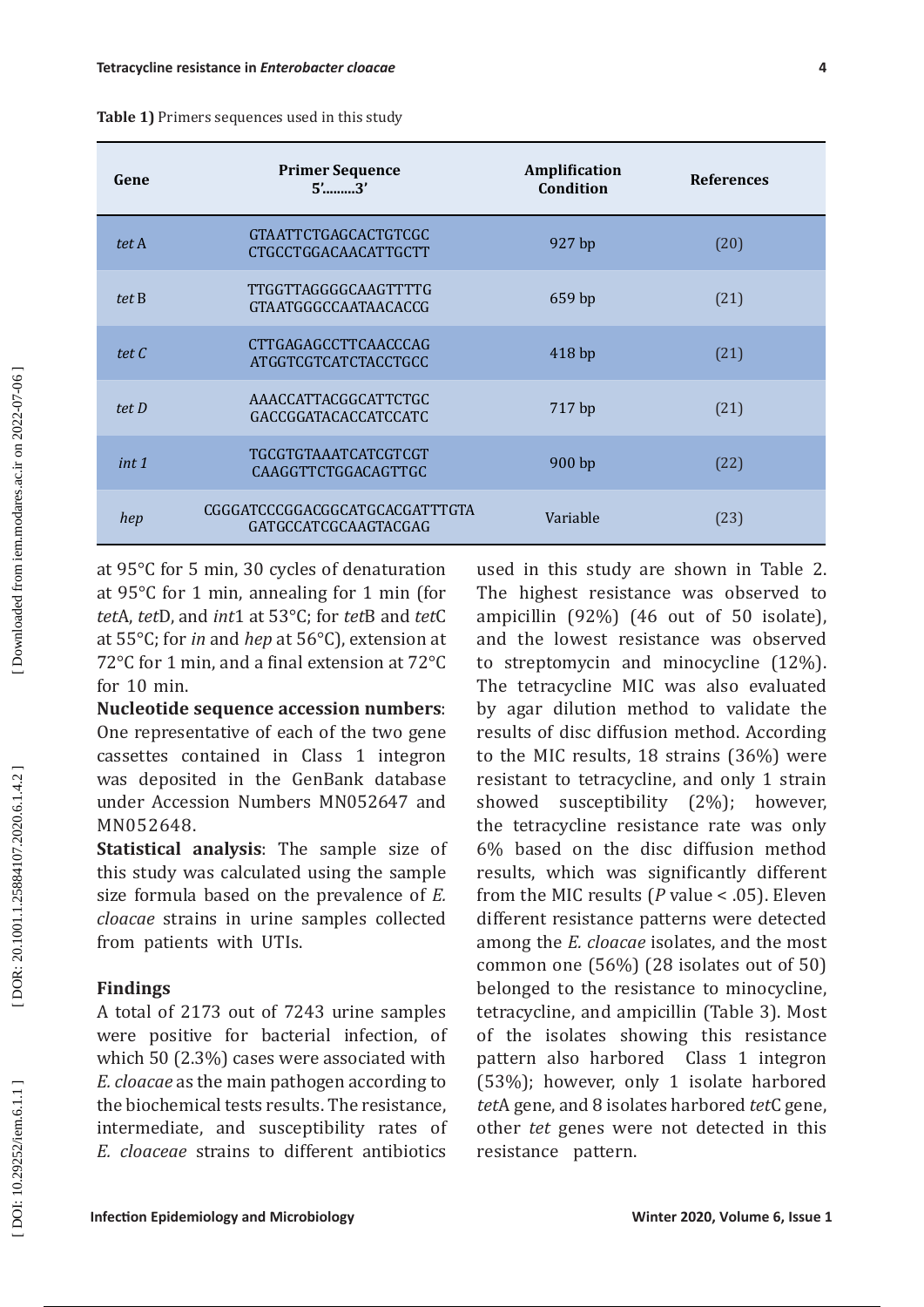| <b>Antibiotic Agents</b>  | <b>ST</b><br>$(10mg)^*$<br>$N(\%)$ | TS(25mg)<br>$N(\% )$        | CIP(5mg)<br>$N(\%)$ | AP(10mg)<br>$N(\%)$                                     | <b>MIN</b><br>(30mg)<br>$N(\%)$ | <b>GM</b><br>(10mg)<br>$N(\% )$ | T(30mg)<br>$N(\% )$         |
|---------------------------|------------------------------------|-----------------------------|---------------------|---------------------------------------------------------|---------------------------------|---------------------------------|-----------------------------|
| Resistance                | 6(12%)                             | 18 (36%)                    | 9(18%)              | 46 (92%)                                                | 6(12%)                          | 8(16%)                          | 3(6%)                       |
| Intermediate              | 12 (28%)                           | $\boldsymbol{0}$            | 2(4%)               | 3(6%)                                                   | 46 (92%)                        | $\overline{0}$                  | $\mathbf{0}$                |
| Susceptible               | 30 (60%)                           | 32(64%)                     | 39 (78%)            | $1(2\%)$                                                | $\mathbf{0}$                    | 42 (84%)                        | 47 (94%)                    |
| <b>JACOTTI</b><br>ma<br>. |                                    | 1.01 <sub>D</sub><br>$\sim$ | $\sqrt{2}$          | $\cdot$ $\cdot$ $\cdot$ $\cdot$ $\cdot$<br><b>BETBY</b> | $\cdots$<br>$\sim$ $\sim$       | $\sim$ $\sim$                   | $\mathbf{m}$ $\mathbf{m}$ . |

**Table 2)** Antibiogram results of *E. cloacae* isolates using the disc diffusion method

| <b>Antibiotic Agents</b>                                                                                                                                                                                                                                                                                                                                                                                                    | <b>ST</b><br>$(10mg)*$<br>$N(\% )$ | <b>TS</b> (25mg)<br>$N(\%)$ | CIP(5mg)<br>$N(\%)$ | AP (10mg)<br>$N(\%)$                                                                                                                                                                                                                                                                                                                                                                                                                               | <b>MIN</b><br>(30mg)<br>$N(\%)$        | <b>GM</b><br>(10mg)<br>$N(\% )$ | T (30mg)<br>$N(\% )$ |
|-----------------------------------------------------------------------------------------------------------------------------------------------------------------------------------------------------------------------------------------------------------------------------------------------------------------------------------------------------------------------------------------------------------------------------|------------------------------------|-----------------------------|---------------------|----------------------------------------------------------------------------------------------------------------------------------------------------------------------------------------------------------------------------------------------------------------------------------------------------------------------------------------------------------------------------------------------------------------------------------------------------|----------------------------------------|---------------------------------|----------------------|
| Resistance                                                                                                                                                                                                                                                                                                                                                                                                                  | 6(12%)                             | 18 (36%)                    | 9(18%)              | 46 (92%)                                                                                                                                                                                                                                                                                                                                                                                                                                           | 6(12%)                                 | 8 (16%)                         | 3(6%)                |
| Intermediate                                                                                                                                                                                                                                                                                                                                                                                                                | 12 (28%)                           | $\mathbf{0}$                | 2(4%)               | 3(6%)                                                                                                                                                                                                                                                                                                                                                                                                                                              | 46 (92%)                               | $\boldsymbol{0}$                | $\boldsymbol{0}$     |
| Susceptible                                                                                                                                                                                                                                                                                                                                                                                                                 | 30 (60%)                           | 32(64%)                     | 39 (78%)            | $1(2\%)$                                                                                                                                                                                                                                                                                                                                                                                                                                           | $\bf{0}$                               | 42 (84%)                        | 47 (94%)             |
| *ST: streptomycin; TS: co-trimoxazol; CIP: ciprofloxacin; AP: ampicillin; MIN: minocycline; GM: gentamicin; T: Tetracyclin<br>Table 3) Resistance pattern among the E. cloaceae isolates                                                                                                                                                                                                                                    |                                    |                             |                     |                                                                                                                                                                                                                                                                                                                                                                                                                                                    |                                        |                                 |                      |
| <b>Antibiotics</b>                                                                                                                                                                                                                                                                                                                                                                                                          |                                    |                             |                     | <b>No. of Strains Harboring</b><br><b>No. of Strains</b><br><b>Integron Class 1</b><br>$(n=50)$<br>$(n=32)$                                                                                                                                                                                                                                                                                                                                        |                                        |                                 |                      |
| AP, T                                                                                                                                                                                                                                                                                                                                                                                                                       |                                    |                             |                     | $\mathbf{1}$                                                                                                                                                                                                                                                                                                                                                                                                                                       |                                        | $\mathbf{1}$                    |                      |
| AP, MIN                                                                                                                                                                                                                                                                                                                                                                                                                     |                                    |                             |                     | $\mathbf{1}$                                                                                                                                                                                                                                                                                                                                                                                                                                       |                                        | $\mathbf{1}$                    |                      |
| AP, MIN, T                                                                                                                                                                                                                                                                                                                                                                                                                  |                                    |                             |                     | 28                                                                                                                                                                                                                                                                                                                                                                                                                                                 |                                        | 15                              |                      |
| ST, AP, MIN, T                                                                                                                                                                                                                                                                                                                                                                                                              |                                    |                             |                     | 6                                                                                                                                                                                                                                                                                                                                                                                                                                                  |                                        | $\overline{4}$                  |                      |
| CIP, MIN, T                                                                                                                                                                                                                                                                                                                                                                                                                 |                                    |                             |                     | $\mathbf{0}$<br>$\mathbf{1}$                                                                                                                                                                                                                                                                                                                                                                                                                       |                                        |                                 |                      |
| ST, AP, MIN, GM, T                                                                                                                                                                                                                                                                                                                                                                                                          |                                    |                             |                     | $\boldsymbol{0}$<br>$\mathbf{1}$                                                                                                                                                                                                                                                                                                                                                                                                                   |                                        |                                 |                      |
| ST, CIP, AP, MIN, T                                                                                                                                                                                                                                                                                                                                                                                                         |                                    |                             |                     | $\overline{2}$<br>$\mathbf{1}$                                                                                                                                                                                                                                                                                                                                                                                                                     |                                        |                                 |                      |
| ST, TS, AP, MIN, GM,T                                                                                                                                                                                                                                                                                                                                                                                                       |                                    |                             |                     | $\mathbf{1}$<br>$\mathbf{1}$                                                                                                                                                                                                                                                                                                                                                                                                                       |                                        |                                 |                      |
| ST, TS, CIP, AP, MIN,T                                                                                                                                                                                                                                                                                                                                                                                                      |                                    |                             |                     | 3                                                                                                                                                                                                                                                                                                                                                                                                                                                  |                                        | 3                               |                      |
| ST, CIP, AP, MIN, GM, T                                                                                                                                                                                                                                                                                                                                                                                                     |                                    |                             |                     | 3                                                                                                                                                                                                                                                                                                                                                                                                                                                  |                                        | 3                               |                      |
| Prevalence of tetracycline resistance<br>determinants and integrons among the<br>E. cloaceae isolates: In the present study,<br>four different classes of tet genes, including<br>tetA, B, C, and D, were investigated among<br>the isolates using specific primers. The PCR<br>products with the band sizes of 927, 659,<br>418, and 787bp belonged to tetA, tetB, tetC,<br>and tetD, respectively. The highest prevalence |                                    |                             |                     | tetB (2%). Harboring <i>intl</i> and <i>hep</i> gene is the<br>representative of Class 1 and 2 integrons.<br>Although Class 2 integron was not found, Class<br>1 integron was common among the isolates<br>$(64%)$ (Table 4). Class 1 integron content<br>analysis showed two variable gene cassettes<br>at the sizes of 1000 and 1500 bp, belonging to<br>aadA1 and aadA5/dfrA17 genes, respectively<br>(Figure 1). The frequency of aadA5/dfrA17 | was 18.75%, which was more common than |                                 |                      |

DOI: 10.29252/iem.6.1.1]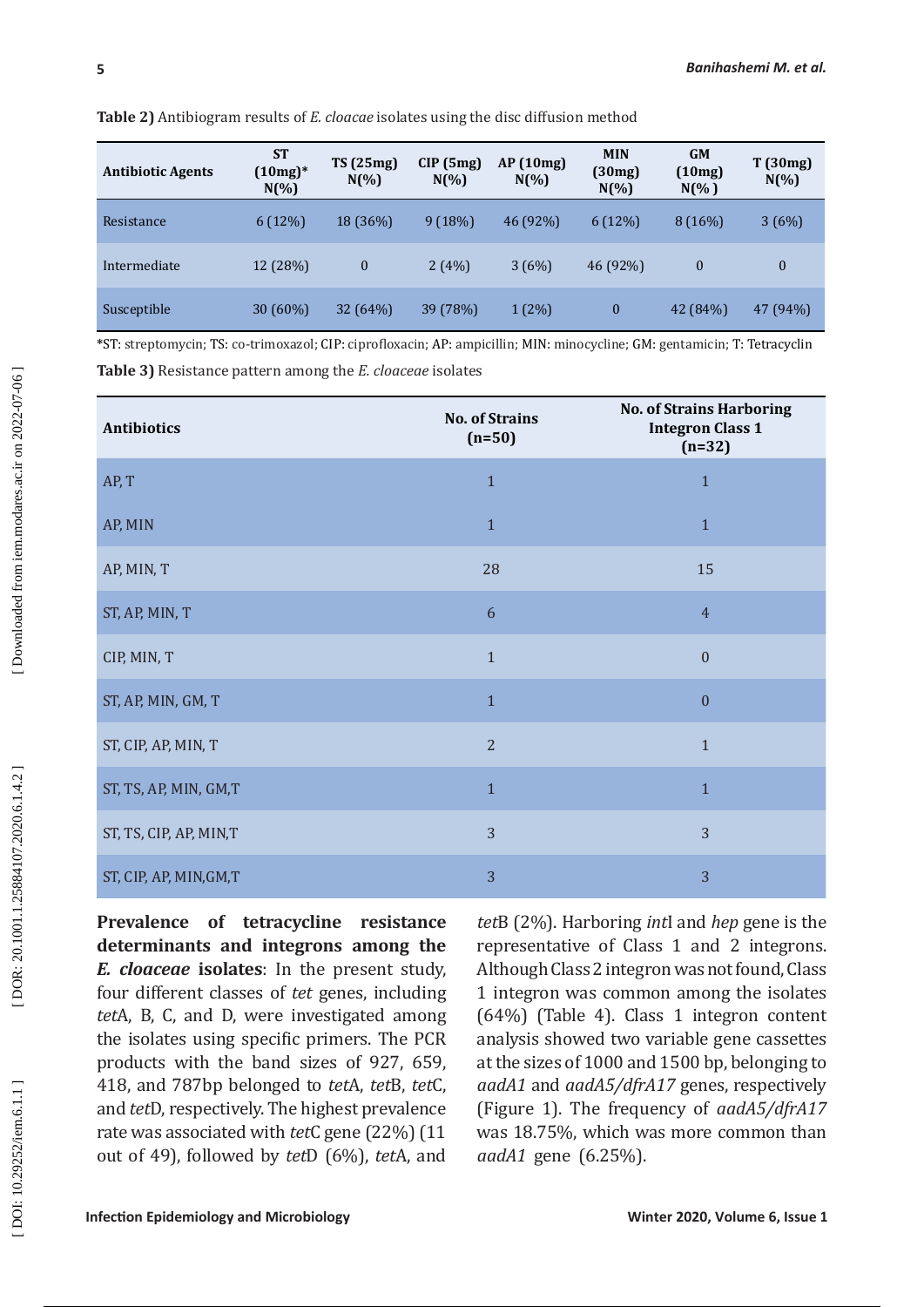**Table 4)** Tetracycline resistance genes and Class 1 and 2 integrons in the isolates

| Gene  | <b>Strains</b><br>No. $(\% )$ |
|-------|-------------------------------|
| tetA  | $1(2\%)$                      |
| tet B | $1(2\%)$                      |
| tet C | 11 (22%)                      |
| tet D | 3(6%)                         |
| hep   | 0                             |
| Int 1 | 32 (64%)                      |

# **Discussion**

Increasing frequency of antimicrobial resistance among clinically isolated bacteria is considered as a global health problem. The same trend has been reported for *E. cloacae* strains [ 24]. Various factors could influence the resistance pattern of *E. cloacae* strains*,* including antibiotic regimen, geographic conditions, and the year of sampling  $[25]$ . Many studies have demonstrated the upward trend of antibiotic resistance among

*E. cloacae* strains. In a study conducted by Mokracka and colleagues (2011), the tetracycline resistance was reported to be over 60% in Poland, while in the present study, the tetracycline resistance was lower study, the tetracycline resistance was lower<br><sup>[22]</sup>. As mentioned, one of the reasons for differences in antibiotic resistant patterns among *E. cloacae* strains is antibiotic regimen, which could vary in different geographical regions. For instance, the highest resistance rate in Iran has been reported against β-lactams, which is in agreement with the present study results  $[1]$ , whereas another study by Bayani and colleagues (2013) demonstrated the highest resistance of *E. cloacae* isolates against cephalosporins; in their study, no MDR strain was detected  $^{[23]}$ . In the present study, 5 strains were classified as MDR strains, underlining the treatment of MDR *E. cloacae* strains. In other studies, resistance to other antibiotic families, including tetracyclines and quinolones, was also reported with high resistance rate <sup>[28-29]</sup>. In the present study, the most prevalent *tet* gene among the *E. cloacae* isolates was *tet*C,



**Figure 1)** Class 1 integron content among integron positive strains. M:1kb DNA size marker; lane 1-6: clinical *E. cloacae* strains harboring *aadA5/dfrA17* gene cassette with 1500 bp size; lane 7 and 8: clinical *E. cloacae* strains

harboring *aadA1* gene cassette with 1000 bp size. **\***ST(10mg): streptomycin; TS(25mg): co-trimoxazol; CIP(5mg): ciprofloxacin; AP(10mg): ampicillin; MIN(30mg): minocycline; GM(10mg): gentamicin; T(30mg): Tetracyclin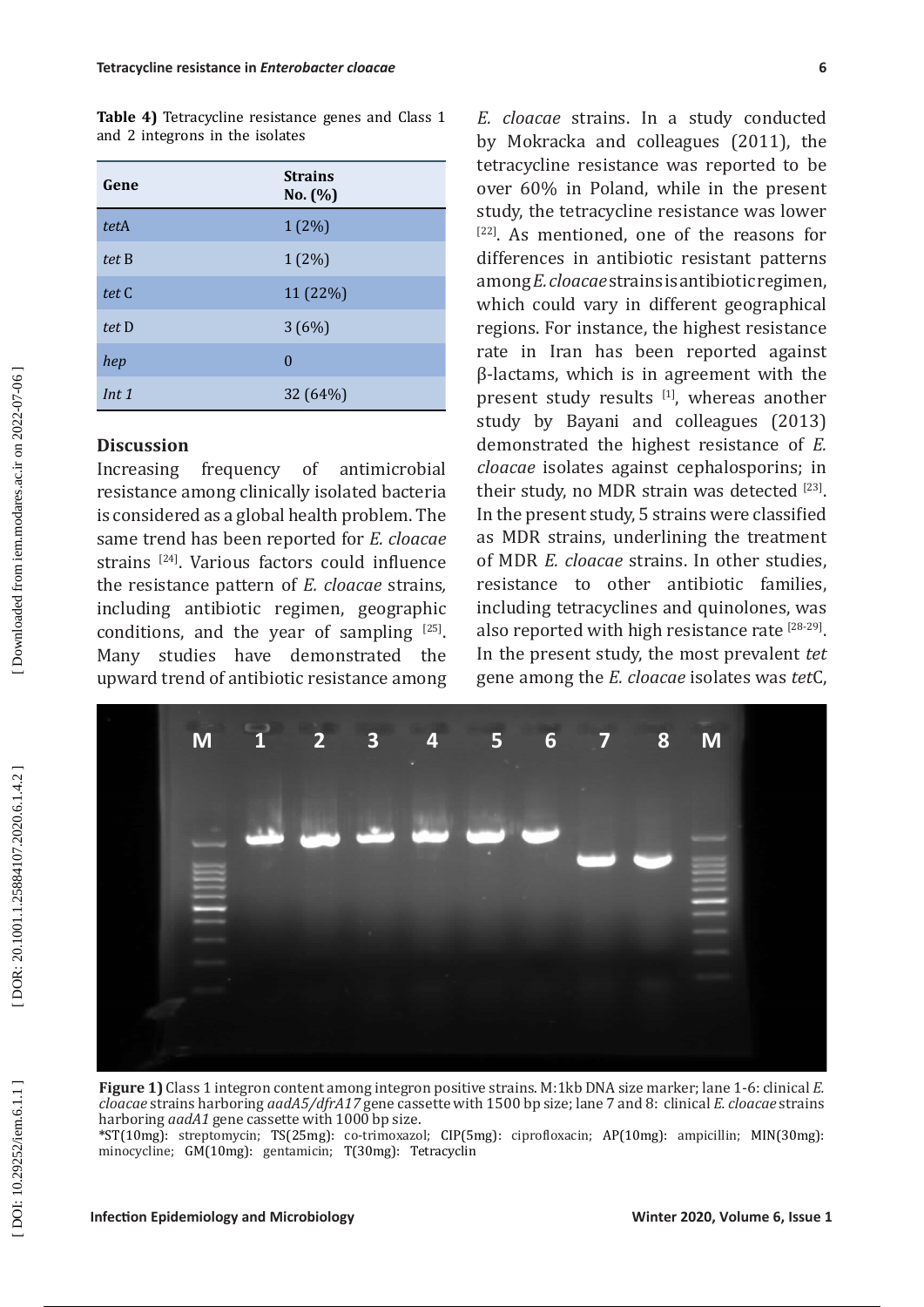**Inferior Solution Experimental Alternative Constraines and Solution of the set of the set of the set of the set of the set of the set of the set of the set of the set of the set of the set of the set of the set of the set** and all the isolates harbored only one type of *tet* genes; no evidence of heterogeneity was observed in the *tet* genes. It is noteworthy that all the isolates harboring *tet*B and *tet*D showed the same resistance pattern against tetracycline and minocycline; thus, the probable relationship between *tet* genes and resistance to minocycline could be hypothesized. The isolates with *tet*D gene had the highest tetracycline MIC value (≥128 μg.mL-1), which proved that *tet*D might have a role in intensifying the tetracycline resistance. Low prevalence of tetracycline resistance genes in phenotypically resistant isolates could be due to the presence of other resistance mechanisms, including integrons or genes which has not yet been detected in *E. cloacae* strains. The prevalence of MDR *E. cloacae* strains demonstrated an upward trend in the emergence of MDR strains in the clinical samples in Iran in such a way that the rate has increased from zero in 2012 to 75% in 2017 according to the published data  $127$ , 30-31]. Integrons are mostly responsible for the transmission of resistance determinants within species or among different bacterial species or genera. The frequency of Class 1 integron was 64% in this s1tudy, which is supported by the results of other studies conducted in Iran, while Class 2 integron was not detected. There is no evidence about the presence of Class 2 integron among *E.*   $\emph{cloacae}$  isolates in published studies  $(1, 30)$ . According to the statistical analysis, the correlation between harboring Class 1 integron and resistance to streptomycin and ciprofloxacin was significant ( *p* value< .05), while resistance to other antibiotics was not correlated with harboring Class 1 integron, and other resistance mechanisms should be responsible for resistance.

# **Conclusion**

There is a growing trend in the diagnosis of *E. cloacae* in clinical samples. The increase

in resistance to antibiotics is due to the proliferation of integrons and their resistance gene cassettes. Forasmuch as MDR *E. cloacae* strains causing nosocomial infection have increased, and the mechanisms of resistance are complicated, the prevalence, resistance profile, and genotype of *E. cloacae* strains should be routinely investigated in health care units.

**Acknowledgements:** The author would like to extend their sincere appreciation to Antimicrobial Resistance Research Center, Iran University of Medical Sciences for supporting this study.

**Ethical Permissions:** not applicable

**Conflict of interests**: The authors declare that they have no conflict of interests.

**Authors Contribution:** AM: Infectious diseases consultant, MB: Main researcher, designed the study and performed molecular assays; MB: Performed microbial assays. SMA: Statistical analyst.

**Fundings:** This work was funded by Iran University of Medical Sciences [Grant<br>Number 25907]. 25907].

## **References**

- 1. Salimian Rizi K, Najar Peerayeh S, Bakhshi B, Rahbar M. Prevalence of integrons and antimicrobial resistance genes among clinical isolates of Enterobacter spp. from hospitals of Tehran. Int J Enteric Pathog. 2015; 3(1):e22531.
- 2. Flynn DM, Weinstein RA, Nathan C, Gaston MA, Kabins SA. Patients' endogenous flora as the source of "nosocomial" Enterobacter in cardiac surgery. J Infect Dis. 1987; 156(2):363-8.
- 3. Gaston M. *Enterobacter*: An emerging nosocomial pathogen. J Hos Infec. 1988; 11(3):197-208.
- 4. Xu Z, Li L, Shirtliff M, Peters BM, Li B, Peng Y, et al. Resistance Class 1 integron in clinical methicillin -resistant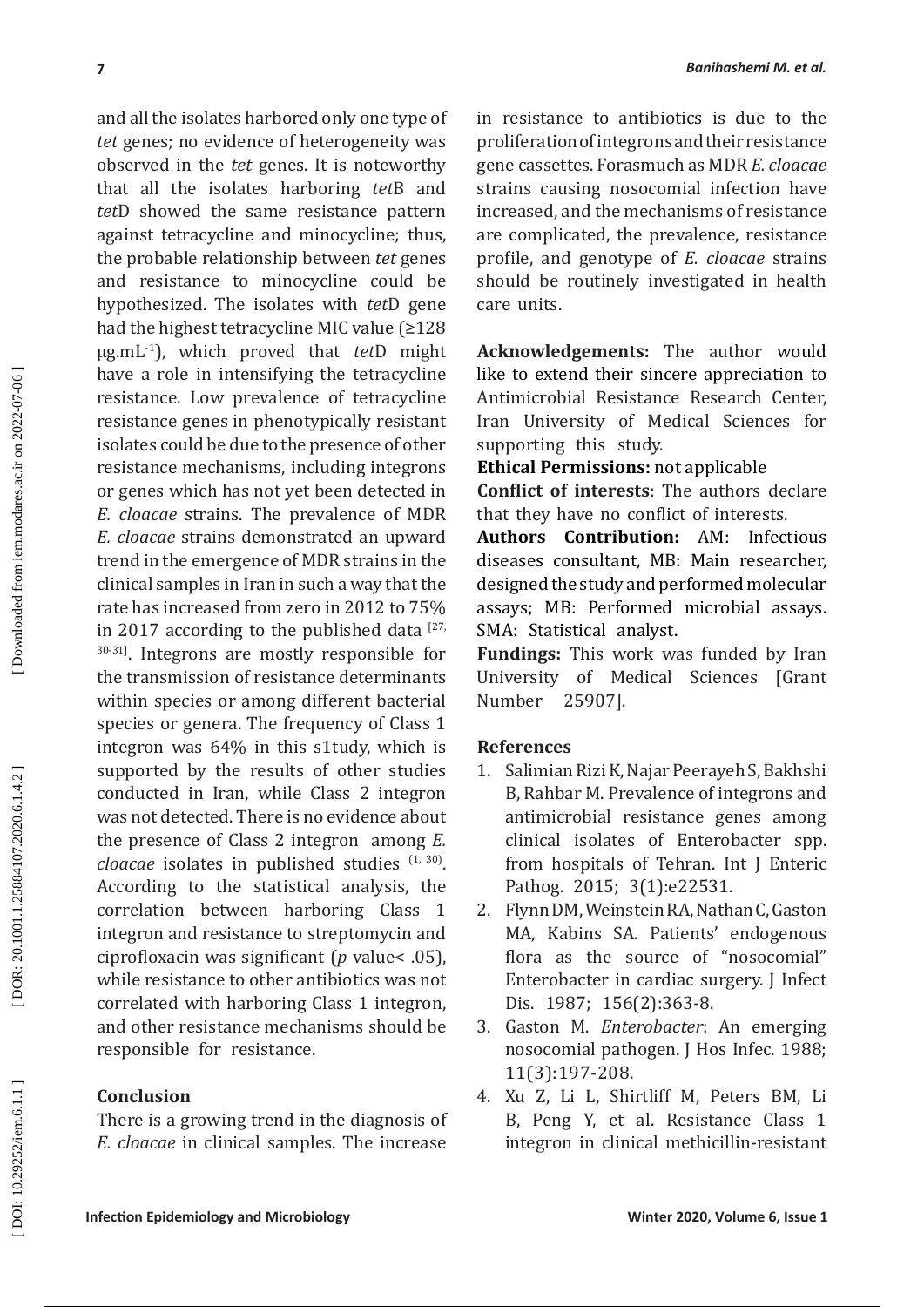Staphylococcus aureus strains in southern China, 2001–2006. Clin Microbiol Infec. 2011; 17(5):714-8.

- 5. You R, Gui Z, Xu Z, Shirtliff ME, Yu G, Zhao X, et al. Methicillin-resistance Staphylococcus aureus detection by an improved rapid polymerase chain reaction (PCR) assay. Afr J Microbiol Res. 2012; 6(43):7131-3.
- 6. Deng Y, Bao X, Ji L, Chen L, Liu J, Miao J, et al. Resistance integrons: Class 1, 2, and 3 integrons. Ann Clin Microbiol Antimicrob. 2015; 14(1):45.
- 7. Xu Z, Li L, Shi L, Shirtliff ME. Class 1 integron in Staphylococci. Mol Biology Rep. 2011; 38(8):5261-79.
- 8. Giakkoupi P, Tzouvelekis LS, Tsakris A, Loukova V, Sofianou D, Tzelepi E. IBC-1, a novel integron-associated Class A β-lactamase with extended-spectrum properties produced by an Enterobacter cloacae clinical strain. Antimicrob Agents Chemother. 2000; 44(9):2247-53.
- **IEACTION ENERGY (ENERGY AND THE COLUME CONTROVER COLUME 2005: 245(2): 926)**<br> **ISHUARG COLUME COLUME (ENERGY AND THE COLUME TO THE COLUME TO THE COLUME (NECRG COLUME TO THE COLUME COLUME COLUME TO THE COLUME COLUME COLUME** 9. Peters SM, Bryan J, Cole MF. Enterobacterial repetitive intergenic consensus polymerase chain reaction typing of isolates of Enterobacter cloacae from an outbreak of infection in a neonatal intensive care unit. Am J Infec Control. 2000; 28(2):123-9.
- 10. Tzelepi E, Tzouvelekis L, Vatopoulos A, Mentis AF, Tsakris A, Legakis NJ. High prevalence of stably derepressed Class-I β-lactamase expression in multiresistant clinical isolates of Enterobacter cloacae from Greek hospitals. J Med Microbiol. 1992; 37(2):91-5.
- 11. Tao R, Ying G-G, Su H-C, Zhou HW, Sidhu JP. Detection of antibiotic resistance and tetracycline resistance genes in Enterobacteriaceae isolated from the Pearl rivers in South China. Environ Pollut. 2010; 158(6):2101-9.
- 12. Roberts MC. Update on acquired tetracycline resistance genes. FEMS

Microbiol lett. 2005; 245(2):195-203.

- 13. Zhang X-X, Zhang T, Fang HH. Antibiotic resistance genes in water environment. Appl Microbiol Biotechnol. 2009; 82(3):397-414.
- 14. Sandallı C, Özgümüş ÖB, Sevim A. Characterization of tetracycline resistance genes in tetracycline-resistant Enterobacteriaceae obtained from a coliform collection. World J Microbiol Biotechnol. 2010; 26(11):2099-103.
- 15. Su H-C, Ying G-G, Tao R, Zhang RQ, Fogarty LR, Kolpin DW. Occurrence of antibiotic resistance and characterization of resistance genes and integrons in Enterobacteriaceae isolated from integrated fish farms in south China. J Environ Monit. 2011; 13(11):3229-36.
- 16. Kaushik M, Kumar S, Kapoor RK, Virdi JS, Gulati P. Integrons in Enterobacteriaceae *:* Diversity, distribution, and epidemiology. Int J Antimicrob Agents. 2018; 51(2):167- 76.
- 17. Martínez-Carballo E, González-Barreiro C, Scharf S, Gans O. Environmental monitoring study of selected veterinary antibiotics in animal manure and soils in Austria. Environ Pollut*.* 2007; 148(2):570-9.
- 18. Pappas P. Laboratory in the diagnosis and management of urinary tract infections. Med Clin North Am. 1991; 75(2):313-25.
- 19. Clinical and Laboratory Standards Institute. M100: Performance standards for antimicrobial susceptibility testing. 28<sup>th</sup> Edition. Wayne P: CLSI; 2018.
- 20. Waters SH, Rogowsky P, Grinsted J, Altenbuchner J, Schmitt R. The tetracycline resistance determinants of RP1 and Tn1721: nucleotide sequence analysis. Nucleic Acids Res. 1983; 11(17):6089-105.
- 21. Ng LK, Martin I, Alfa M, Mulvey M. Multiplex PCR for the detection of tetracycline resistant genes. Mol Cell

DOI: 10.29252/iem.6.1.1]